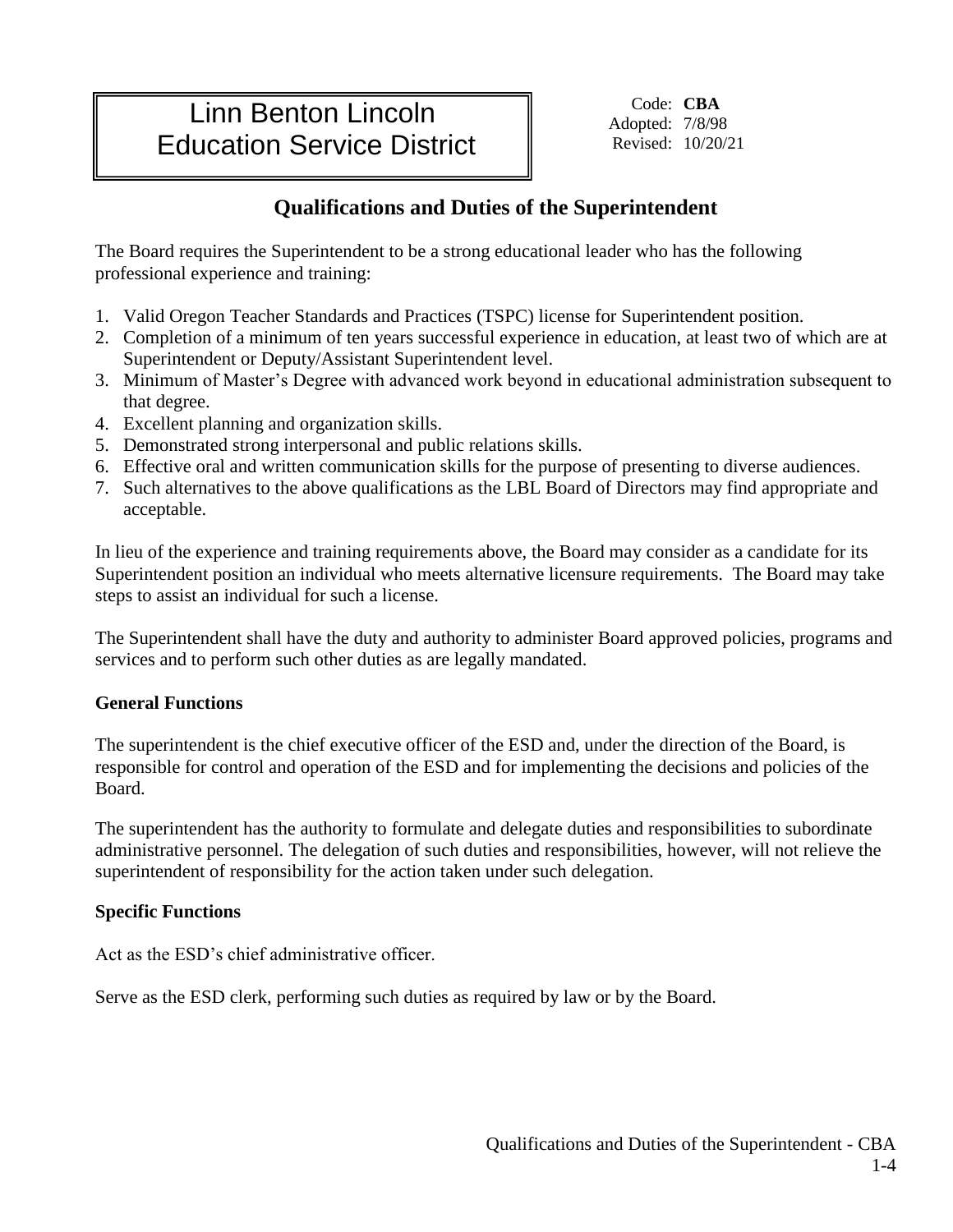#### **Objective 1**

To act as Executive Officer to the ESD Board.

Activities include, but are not limited to:

- 1. Developing and submitting new policy and/or program recommendations to the Board;
- 2. Developing and submitting budget proposal to Budget Committee and ESD Board;
- 3. Making recommendations regarding the adoption of annual and supplemental budgets;
- 4. Making recommendations regarding employment, promotion and/or termination of TSPC licensed personnel;
- 5. Employing, promoting and/or terminating non-TSPC-licensed employees**;**
- 6. Employing, promoting and/or terminating classified personnel;
- 7. Providing a report of all new hires to the ESD Board for approval;
- 8. Making recommendations regarding employee salaries and fringe benefits;
- 9. Making recommendations regarding the development and use of ESD facilities for ESD programs;
- 10. Making recommendations regarding ESD program changes;
- 11. Making recommendations regarding the investment of ESD funds;
- 12. Co-signing with the Board chair all collective bargaining agreements negotiated by the ESD Board;
- 13. Providing the Board with information when needed or requested;
- 14. Preparing with the Board chair the meeting agenda and notifying each Board member of special or emergency meetings;
- 15. Scheduling ESD program presentations to the Board;
- 16. In extra-ordinary absences or illness, have an advanced plan delegating general supervisory responsibility and the authority to act in the Superintendent's stead.

#### **Objective 2**

To provide administrative and management services for the programs and services of the ESD.

Activities include, but are not limited to: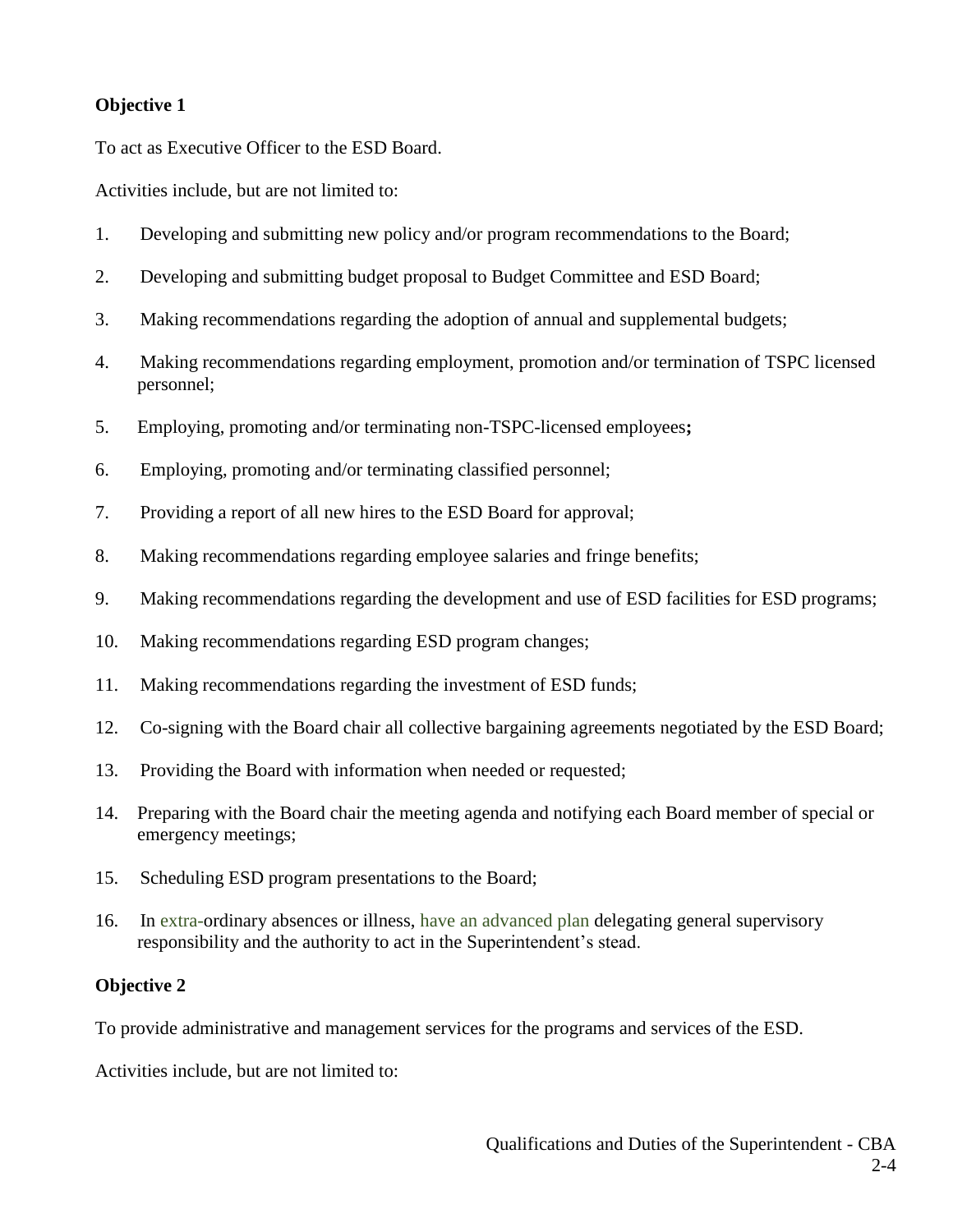- 1. Implementing ESD approved policies;
- 2. Issuing administrative regulations and procedures when needed;
- 3. Being responsible for preparation of the budget;
- 4. Coordinating and facilitating component district Superintendent meetings and regional activities;
- 5. Carrying out the established procedures for resolution proposals, including Local Service Plan development**,** approval and implementation;
- 6. Determining educational services desired by component districts;
- 7. Assigning ESD staff;
- 8. Conducting ESD staff meetings;
- 9. Consulting with ESD staff.
- 10. Providing information to the Board and public when requested.

### **Objective 3**

To provide the services required of the clerk.

Activities include, but are not limited to:

- 1. Publishing legally required notices for bid calls;
- 2. Notifying county clerk of elections and related data;
- 3. Notifying contracted staff of rehiring for following year by March 15;
- 4. Authorizing and accounting for the payment of financial obligations;
- 5. Recording, preparing and maintaining official minutes of the ESD;
- 6. Maintaining the schedule of Board member and budget committee member terms;
- 7. Maintaining makeup of zones by districts, numbers of registered voters and Board members.
- 8. Submitting documents to the county assessor in each county as required by Oregon Local Budget Law.

#### **Objective 4**

To provide information related to state statutes, legal opinions and state regulations and to disseminate materials as appropriate.